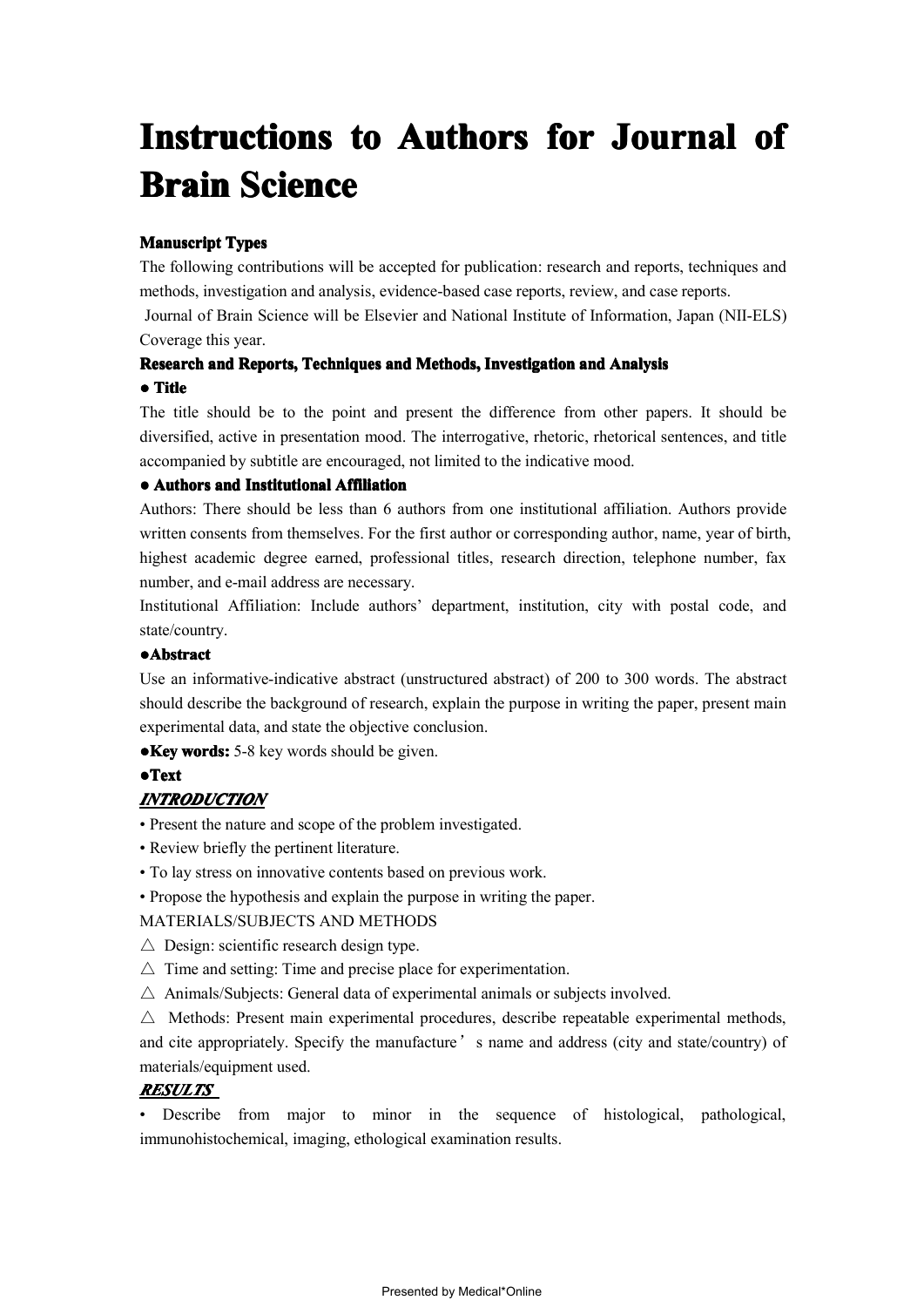•Use illustrations (e.g. graphs, drawing or photographs) where appropriate. Graphs and drawing should be self-explanatory.<br>• Add some explanatory words to illustrations.<br>• Insert some photographs respective to histomorphol should be self-explanatory.<br>• Add some explanatory we<br>• Insert some photographs

- 
- Add some explanatory words to illustrations.<br>• Insert some photographs respective to histom<br>**DISCUSSION** • Insert some photographs respective to histomorphological or pathological changes.<br> **DISCUSSION**<br>
• Discuss the important, innovative outcomes at some point from various aspects.

# *DISCUSSION DISCUSSION*

- Discuss the important, innovative outcomes at some point from various aspects.<br>• Keep the consistency between Discussion and Result sections.<br>• Disclose the limitations and bias to embody the authenticity in contents.
	-
- Keep the consistency between Discussion and Result sections.<br>• Disclose the limitations and bias to embody the authenticity in<br>• State your conclusions very clearly. • Disclose the limitations and bias to embody the authenticity in contents.
	- State your conclusions very clearly.

# *REFERENCES REFERENCES*

References should be numbered consecutively in the order in which they are first mentioned. List all authors/editors but if there are more than three, list the first three plus et al. Basic research articles should have a minimum of 35 references and clinical research articles over 30. Over 30% of cited references sho articles should have <sup>a</sup> minimum of <sup>35</sup> references and clinical research articles over 30. Over 30% of cited references should be published in recent <sup>3</sup> years.

**Journal article**<br>**Xxxxxxx XX**,<br>2002;347(4):28 Xxxxxxx XX, Xxxx XX, Xxxxxx XX. Xxxxxxxxxxxxxxxxxxxxxxxxxxxxxxxx. <sup>N</sup> Engl <sup>J</sup> Med. 2002;347(4):284-287.

**Entire Book**<br>Xxxxxx XX<br>Mosby, 2002 Xxxxxx XX, Rxxxxxxxx XX, Kxxxxxxxx XX, et al. Medical microbiology. 4<sup>th</sup> ed. St. Louis:<br>Mosby, 2002. Mosby, 2002.<br>Case reports<br>• Abstract

**Case reports**<br> **• Abstract**<br>
Use an informative abstract (unstructured abstract) of 150-200 words. The abstract should **● <b>Abstract**<br>
Use an in <br>
summarize Use an informative abstract (unstructured abstract) of 150-200 words. The abstract should<br>summarize the data of a certain typical diseases, often with novel diagnose or therapeutic methods.<br> $\frac{1}{N}$  For papers including summarize the data of a certain typical diseases, often with novel diagnose or therapeutic methods.<br>  $\sqrt{x}$  For papers including less than 3 cases:<br> **• INTRODUCTION**  $\forall$  For papers including less than 3 cases:

### **●***INTRODUCTION INTRODUCTION*

Present the background closely related to paper contents, state the necessity and importance of case reports, and explain the purpose in writing the paper.

# **• CASE INTRODUCTION**

# **●** *DISCUSSION*

**• CASE INTRODUCTION**<br>**• DISCUSSION**<br>Include some concerns, for Include some concerns, for example, symptoms and physical signs, laboratory examinations, evaluation methods, and reliability of interventional effects.<br>
• CONCLUSION evaluation methods, and reliability of interventional effects.

# **●** *CONCLUSION CONCLUSION*

# **●** *SUPPLEMENTARY*

Refer to guidelines for research and reports papers.<br>
• **REFERENCES**<br>
Have a minimum of 8 references.

# **●** *REFERENCES REFERENCESREFERENCESREFERENCES*

Have a minimum of 8 references.<br>  $\frac{1}{100}$  For papers including over 3 report papers.  $\hat{\varphi}$  For papers including over 3 but less than 30 cases, please refer to guidelines for research and report papers. report papers.

### **House style ouse style**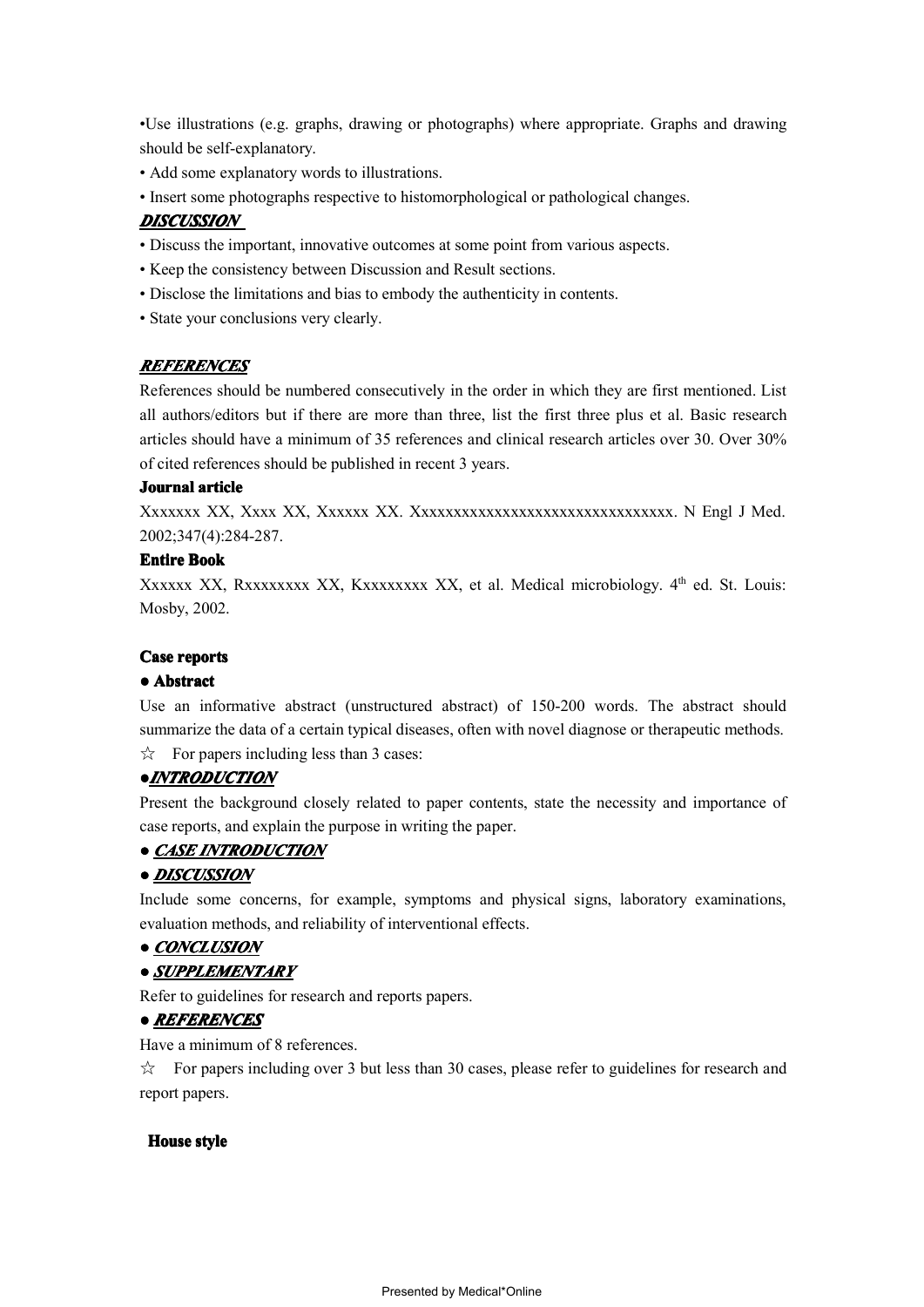1 Abbreviations: Do not use abbreviations in the title and limit them in the text. Spell out all abbreviations (in parentheses) at first mention in the text, unless it is a standard unit of measure.

<sup>2</sup> All measurements should be in SI (metric) units.

3 Use generic names for drugs and nonproprietary descriptions of products and equipment.<br>Restriction enzymes with the first three letters: EcoRI, Hindl, etc.

3 Use generic names for drugs and nonproprietary descriptions of products and equipment.<br>Restriction enzymes with the first three letters: EcoRI, Hindl, etc.<br>4 If any statistical methods are used, the text should state the Restriction enzymes with the first three letters: *Eco*RI, *Hin*dl, *etc.*<br>4 If any statistical methods are used, the text should state the<br>applied, basic descriptive statistics, critical value obtained, degr 4 If any statistical methods are used, the text should state the test or other analytical method applied, basic descriptive statistics, critical value obtained, degrees of freedom, and significance level, e.g. (ANOVA,  $F =$ applied, basic descriptive statistics, critical value obtained, degrees of freedom, and significance level, e.g. (ANOVA,  $F = 2.34$ ;  $df = 3.46$ ;  $P < 0.01$ ). If a computer data analysis is involved, the software package shou level, e.g. (ANOVA,  $F = 2.34$ ;  $df = 3,46$ ;  $P < 0.01$ ). If a computer data analysis is involved, the software package should be mentioned and specified.<br>5 Spaces, not commas, should be used to separate thousands and used bef

5 Spaces, not commas, should be used to separate thousands and used before and after each unit 5 Spaces, not commas, should be used to separate thousands and used before and after each unit<br>with the exception of %.<br>6 Use past tense in METHODS and RESULTS (mostly) and present tense in BACKGROUND

with the exception of %.<br>6 Use past tense in ME<br>and CONCLUSION (mo 6 Use past tense in METHODS and RESULTS (mostly) and present tense in BACKGROUND<br>and CONCLUSION (mostly). and CONCLUSION (mostly).

**Manuscript Preparation**<br>Manuscript must be submitted in Word format. All components of the manuscript should be typed,<br>double-spaced, Arial font (11 pt). All pages should be numbered consecutively beginning with the<br>title Manuscript must be submitted in Word format. All components of the manuscript should be typed, double-spaced, Arial font (11 pt). All pages should be numbered consecutively beginning with the title page, then abstract, int double-spaced, Arial font (11 <sup>p</sup>t). All pages should be numbered consecutively beginning with the title page, then abstract, introduction, results, discussion, materials and methods, supplementary, references, individual tables and figure legends.<br>Figures and images should be labeled sequentially, numbered and cited in

references, individual tables and figure legends.<br>Figures and images should be labeled sequentia<br>should be on a separate sheet titled 'Titles and Figures and images should be labeled sequentially, numbered and cited in the text. Figure legends should be on a separate sheet titled 'Titles and legends to figures'. Figures should be referred to specifically in the text should be on a separate sheet titled 'Titles and legends to figures'. Figures should be referred to specifically in the text of the paper but should not be embedded within the text. If a table or figure has been published specifically in the text of the paper but should not be embedded within the text. If a table or figure has been published before, the authors must obtain written permission to reproduce the material in both print and elec has been published before, the authors must obtain written permission to reproduce the material in<br>both print and electronic formats from the copyright owner and submit it with the manuscript.<br>Use A, B, and C, *etc.*, by a

both print and electronic formats from the copyright owner and submit it with the manuscript.<br>Use A, B, and C, *etc.*, by alphabetic order of work, if necessary to distinguish between sumages appeared in one Figure. Photom Use A, B, and C, *etc.*, by alphabetic order of work, if necessary to distinguish between several images appeared in one Figure. Photomicrographs should show magnification and details of any staining techniques used. The a images appeared in one Figure. Photomicrographs should show magnification and details of any<br>staining techniques used. The area(s) of interest must be clearly indicated with arrows or other<br>symbols. staining techniques used. The area(s) of interest must be clearly indicated with arrows or other<br>symbols.<br>TIFF and JPEG figure files are acceptable. Figure widths should be no more than 8 cm (single symbols.

TIFF and JPEG figure files are acceptable. Figure widths should be no more than 8 cm (single column) and 16 cm (double column). The minimum acceptable resolution is 300 dpi. Line art/charts/graphs should be set in Word or column) and <sup>16</sup> cm (double column). The minimum acceptable resolution is <sup>300</sup> dpi. Line

art/charts/graphs should be set in Word or Excel format with compatibility mode.<br> **Figure legends**<br>
Legends must be submitted for all figures. They should be brief and specific **Figure legends**<br>**Legends** must<br>appear on a se Legends must be submitted for all figures. They should be brief and specific, and they should appear on a separate manuscript page after the references. Use scale markers in the image for electron micrographs and indicate appear on a separate manuscript page after the references. Use scale markers in the image for electron micrographs and indicate the type of stain used.<br> **Tables**<br>
Tables are numbered in sequence in Arabic numerals (Table electron micrographs and indicate the type of stain used.

### **Tables**

Tables are numbered in sequence in Arabic numerals (Table 1, 2, *etc.*), provided with a heading, and referred to in the text as Table 1, Table 2, *etc.* They should be self-explanatory and should supplement, rather than d and referred to in the text as Table 1, Table 2, *etc*. They should be self-explanatory and should supplement, rather than duplicate, the material in the text. The material in the tables must be ensured consistent with tha supplement, rather than duplicate, the material in the text. The material in the tables must be ensured consistent with that cited in the relevant <sup>p</sup>laces in the text. Tables should be submitted in Word or Excel format.

### $O<sub>n</sub>$ **line** submission

All manuscripts must be submitted on-line through Add attachments in e-mail to [no37japanbrainscience@yahoo.co.jp](mailto:no37japanbrainscience@yahoo.co.jp) (For Japanese or English)